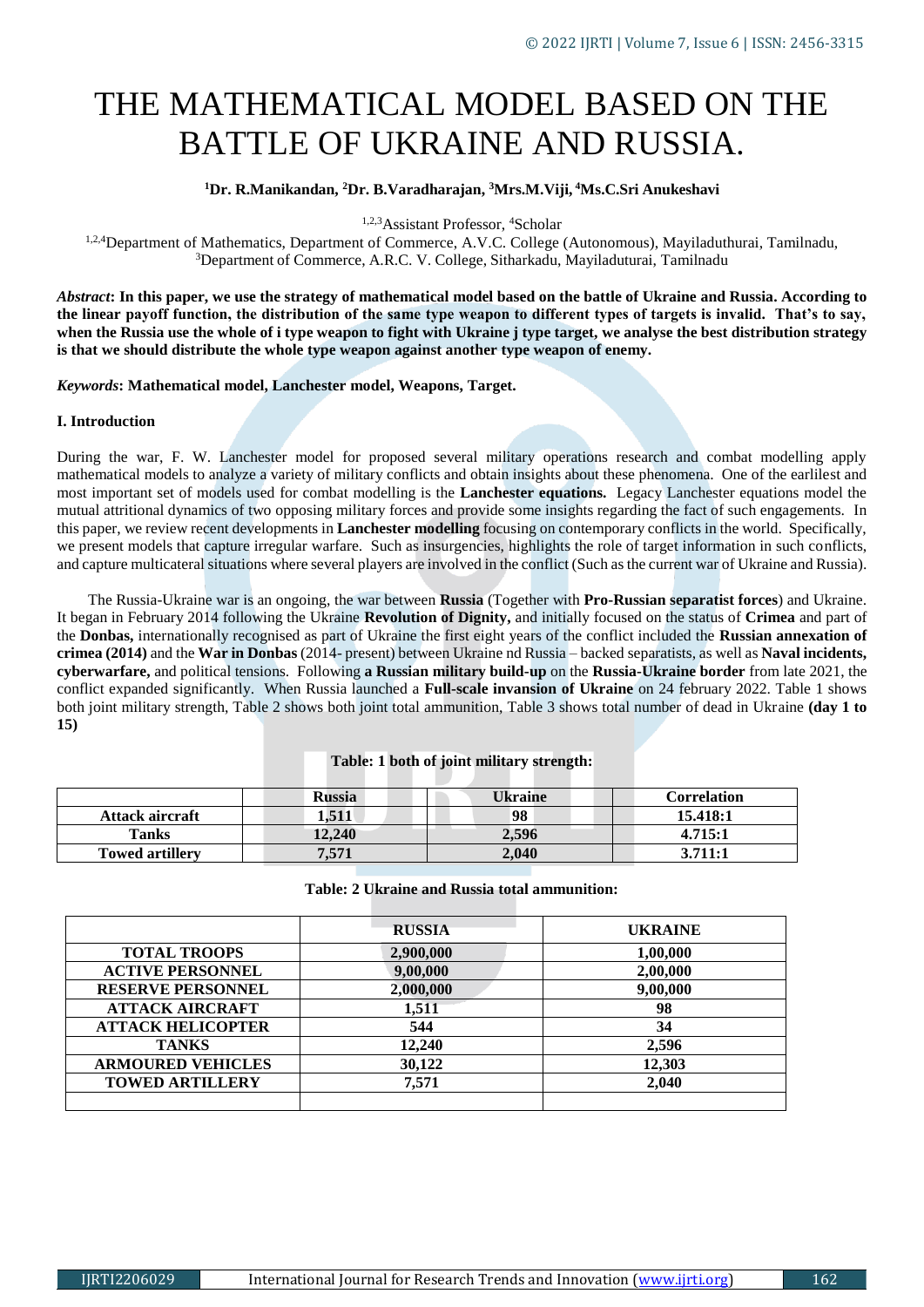| <b>DAY</b>   | <b>SOLDIRES</b> | <b>CIVILIANCE</b> |
|--------------|-----------------|-------------------|
|              | 40              | 351               |
| $\mathbf{2}$ | 57              | 137               |
| 3            | 64              | 198               |
| 4            | 69              | 102               |
| 5            | 89              | 352               |
| 6            | 70              | 300               |
| 7            | 98              | 350               |
| 8            | 90              | 260               |
| 9            | 86              | 138               |
| 10           | 498             | 350               |
| 11           | 300             | 364               |
| 12           | 334             | 133               |
| 13           | 427             | 474               |
| 14           | 700             | 549               |
| 15           | 683             | 1170              |

# **Table 3: Total number of dead in Ukraine (day 1 to 15)**

## **II. Using conventional Lanchester model**

 We use F. W. Lanchester model to describe the Ukraine and Russia Battle. Which is often conventional warfare. Therefore, we want to discuss the following problem based on previously collected data.

Based on the above data, we can speculate the amount of ammunition supplies required for simple machanized battle, that

- is, predict the consumption of munitions in the war.
- Finland will send weapons and ammunitions to Ukraine, prime minister sanna mairn said on Monday.(February 28)
- Ukrainians need food and ammunition, Russia needs gas.

We want to discuss how to amount of ammunition impact on both sides of the battlefield. There is consumption model about artillery ammunitions of both sides.

$$
\frac{dz}{dt} = -bg(t) + p(t)
$$

$$
\frac{dg}{dt} = -cz(t) = q(t)
$$

Then we use data related to the battle between Russia and Ukraine to detect the model.

 Here Z is the amount of artillery consumption of the Russia, and g is the amount of artillery consumption of the Ukraine. P(t) is the amount of ammunition supply Russia of the day, and  $q(t)$  is the amount of ammunition supply Ukraine of the day.  $Z(t)$  is the amount of artillery consumption of Russia of the day and  $g(t)$  the amount of artillery consumption of the Ukraine of the day. b is the loss of soldiers of the Russia and c is the loss of soldiers of the Ukraine .

 $Z=7,571$ G=2,040  $P(t)=90%$  $q(t)=30%$  $z(t)=540.785$  $g(t)=145.714$ b=10,000  $c=15,000$ 

## **III. Solving model**

We derive equation (1) we have,

 $d^2g$  $\frac{d^2g}{dt^2} = -c\frac{dz}{dt} = cbg - cp(t)$  $d^2g$  $\frac{d^2y}{dt^2} - bcg = -cp(t)$ 

Equation (2) Which has driving force "-cp(t)" is a  $2<sup>nd</sup>$  order linear ODE's with constant coefficient, coefficients. We can solve (2) by using numerical method of single second order equation and have.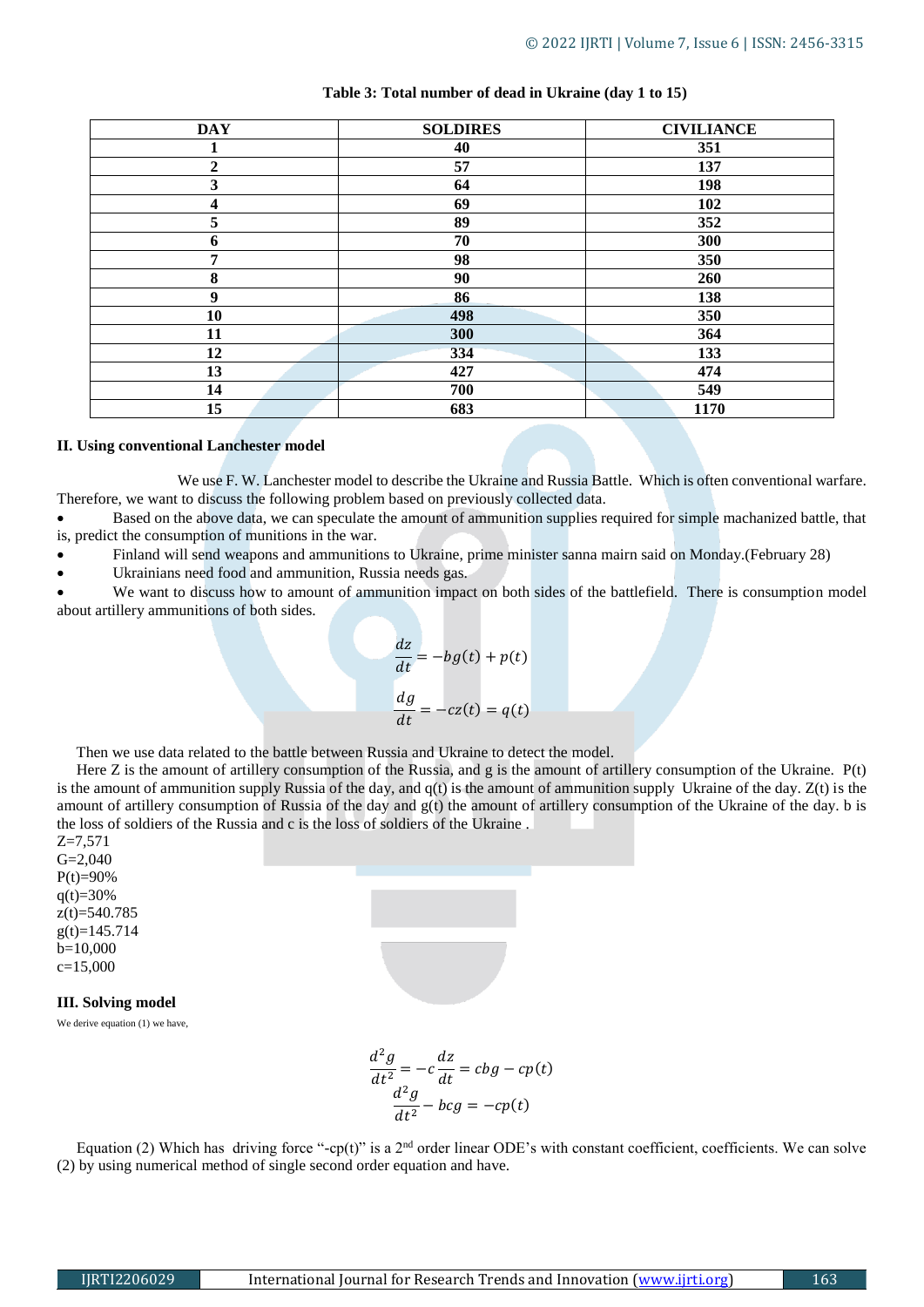$$
g(t) = g_o \cos h(\beta t) - \frac{z_o}{r} \sin h(\beta t) - \frac{1}{r} \int_0^1 \sin h \beta(t - s) p(s) ds
$$

Means the amount or artillery of the Ukraine and Russia before battle Z=0 because before battle  $\beta = \sqrt{x}$ ,  $r = \frac{\sqrt{b}}{c}$  $\frac{p}{c}$ , in integrated (3),we can have.

$$
z(t) = -r g_{o \sinh(\beta t)} + \int_{0}^{1} \cos h \beta (s - t) p(s) ds
$$

0 Therefore, we can get the transformation model of ammunition consumption with time of days.

$$
z(t) = -rg_o \sin h(\beta t) + \int_0^1 \cos h \beta (s - t) p(s) ds
$$

$$
g(t) = g_o \cos h(\beta t) - \frac{z_o}{r} \sin h(\beta t) - \frac{1}{r} \int_0^1 \sin h \beta (t - s) p(s) ds
$$

According to the historical data and ammunition storage of the Russia before the battle, it is reasonable to suppose that the Ukraine army have a total of (2,040) artillery before the table and (7,571) artillery of Russia.

Then g is the number of artillery in Ukraine and Z is the number of artillery in Russia.

#### g= 2,040

In historical records the total troops about Russia in (2,900.000) and total troops about Ukraine in (1,00,000). The value of b and c are the total consumption ammunition is g=2,040. The total artillery ammunition rate which we have collected, the result is shown.

b=4000, C=6000, P(t)=90% =90×1/100 =0.900 in substitute the equation (1)

$$
\frac{dz}{dt} = -bg(t) + P(t)
$$

$$
= -10,000. g(t) + 0.900
$$

$$
\frac{dg}{dt} = -15,000. Z(t)
$$

#### **IV. One - On – One Combat and Lanchester's linear law:**

 A simple model for this style of combat, first devised by Lanchester, assumes the fighting between the forces occur oneone-one. This means that every man fights only his opposite number and all troops not fighting wait their turn to fill in the ranks at the front. Allowing troop numbers to be continuous in time t, the equation for the rate of change of the  $T(t)$  is Russian troop and S(t) is Ukraine troop.

$$
\frac{ds}{dt} = -k_t N \quad \dots \dots \dots (1)
$$

$$
\frac{dT}{dt} = -k_s N \dots \dots (2)
$$

Here, N is the total number of soldier dead of each side. T=Russia=10,000

$$
(day 1 to 15)
$$

S=Ukraine=15,000

 $=10,000+15,000$ 

N=25,000

The value of  $k_t$  and  $k_s$  determine the artillery strength of each opposing army in table(1).

 $k_t$ =7,571 ..........(3) =2,040 ...........(4)